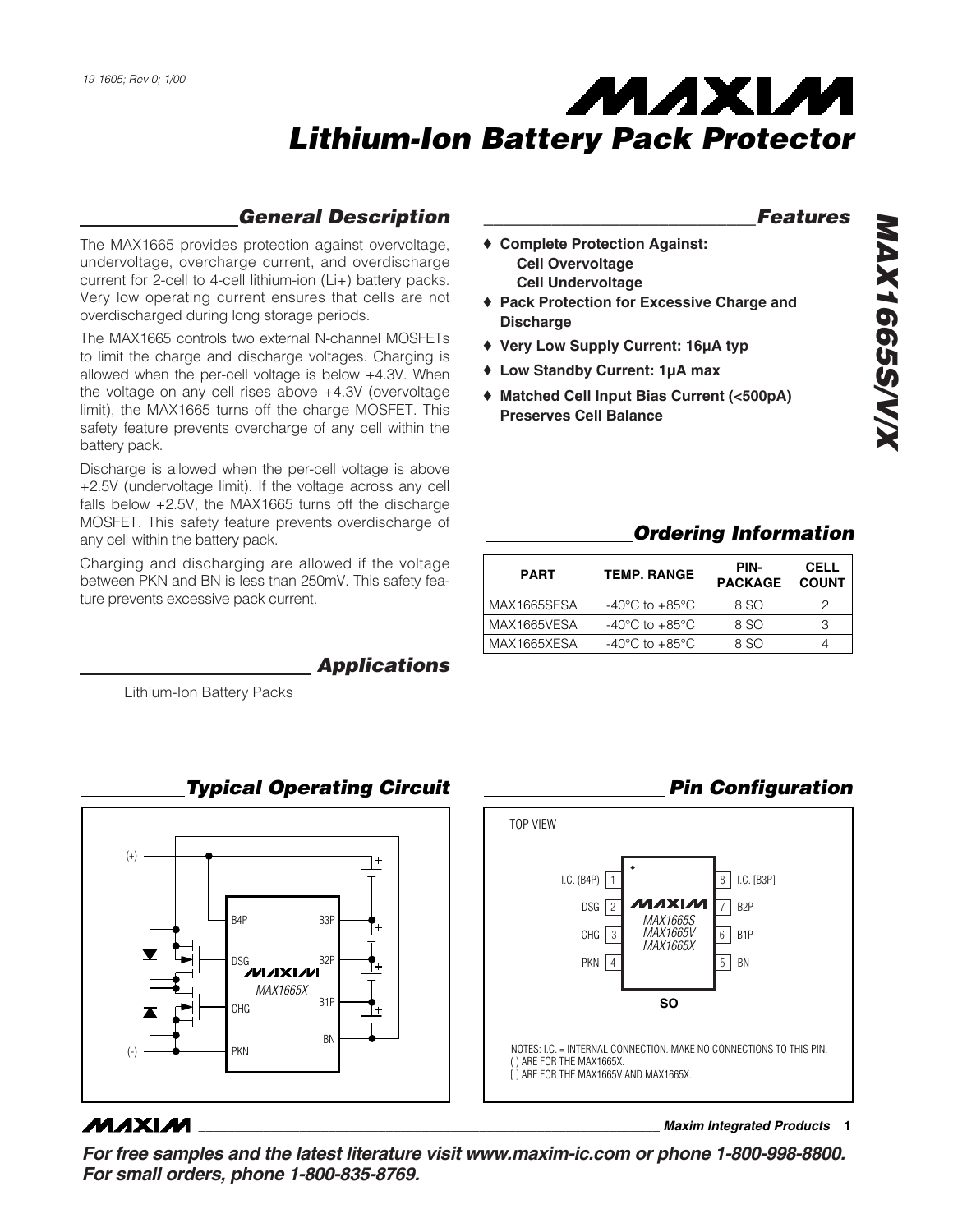### **ABSOLUTE MAXIMUM RATINGS**

| B1P to PKN, B2P to B1P, B3P to B2P, B4P to B3P-0.3V to +6V |
|------------------------------------------------------------|
|                                                            |
|                                                            |
|                                                            |
|                                                            |
|                                                            |

B2P to BN (MAX1665S)..........................................-0.3V to +12V

| Continuous Power Dissipation ( $T_A = +70^{\circ}C$ ) |  |
|-------------------------------------------------------|--|
| 8-Pin SO (derate 5.88mW/°C above +70°C)471mW          |  |
| Operating Temperature Range 40°C to +85°C             |  |
|                                                       |  |
|                                                       |  |
| Lead Temperature (soldering, 10s)+300°C               |  |

MAXIM

*Stresses beyond those listed under "Absolute Maximum Ratings" may cause permanent damage to the device. These are stress ratings only, and functional operation of the device at these or any other conditions beyond those indicated in the operational sections of the specifications is not implied. Exposure to absolute maximum rating conditions for extended periods may affect device reliability.*

#### **ELECTRICAL CHARACTERISTICS**

(V<sub>B2P</sub> = 8V (MAX1665S), V<sub>B3P</sub> = 12V (MAX1665V), V<sub>B4P</sub> = 16V (MAX1665X),  $T_A = 0$ °C to +85°C, unless otherwise noted. Typical values are at  $T_A = +25^{\circ}C$ .)

| <b>PARAMETER</b>                    | <b>SYMBOL</b>         | <b>CONDITIONS</b>                                            |          | <b>MIN</b>     | <b>TYP</b>     | <b>MAX</b>       | <b>UNITS</b> |
|-------------------------------------|-----------------------|--------------------------------------------------------------|----------|----------------|----------------|------------------|--------------|
| <b>B2P Voltage Range</b>            | V <sub>B2P</sub>      | MAX1665S                                                     |          | $\overline{4}$ |                | 10               | $\vee$       |
| <b>B3P Voltage Range</b>            | V <sub>B3P</sub>      | MAX1665V                                                     |          | $\overline{4}$ |                | 15               | $\vee$       |
| B4P Voltage Range                   | V <sub>B4P</sub>      | MAX1665X                                                     |          | $\overline{4}$ |                | 20               | V            |
| Overvoltage Threshold               | VOV                   | Cell voltage rising                                          |          | 4.26           | 4.3            | 4.34             | $\vee$       |
| Overvoltage Hysteresis              | <b>V<sub>CE</sub></b> |                                                              |          |                | 0.10           |                  | $\vee$       |
| Undervoltage Threshold              | VUV                   |                                                              |          | 2.4            | 2.5            | 2.6              | $\vee$       |
| Undervoltage RESET                  | <b>V<sub>RE</sub></b> | VBN - VPKN                                                   |          | $\mathbf 0$    | 18             | 30               | mV           |
| Overcurrent Sense Threshold         | <b>V<sub>CH</sub></b> |                                                              |          | ±200           | ±250           | ±300             | mV           |
| Overcurrent Hysteresis              | V <sub>CH2</sub>      |                                                              |          |                | 5              |                  | mV           |
| Overvoltage/Undervoltage<br>Delay   | $t_{\rm UV}$          | (Note 1)                                                     |          |                | 200            |                  | ms           |
| Overcurrent Detection Delay         | $t_{\text{IO}}$       |                                                              |          |                | 10             |                  | ms           |
|                                     |                       |                                                              | MAX1665S | $VB2P - 1.8$   |                | $V_{B2P} - 0.54$ |              |
| CHG, DSG Output Voltage High        |                       | $I$ OUT = 100 $\mu$ A                                        | MAX1665V | $VB3P - 1.8$   |                | VB3P - 0.54      | V            |
|                                     |                       |                                                              | MAX1665X | $VB4P - 1.8$   |                | $VB4P - 0.54$    |              |
| DSG Output Voltage High<br>(Note 2) |                       | $MAX1665X, IQUT = 100\mu A, VB4P = 24V,$<br>$V_{BN} = 100mV$ |          |                | 17             | 20               | $\vee$       |
| CHG Output Voltage Low              | <b>VCHGL</b>          | $ICHG = -100\mu A$                                           |          |                |                | $V$ PKN + 0.1    | $\vee$       |
| <b>DSG Output Voltage Low</b>       | V <sub>DSGL</sub>     | $I_{DSG} = -1\mu A$                                          |          |                |                | $V_{BN} + 0.1$   | $\vee$       |
| CHG, DSG Output Source<br>Current   | <b>I</b> OH           | $CHG = PKN$ , $DSG = BN$                                     |          | 10             | 25             |                  | mA           |
| <b>CHG Output Sink Current</b>      | $I_{OL}$              | $VCHG = VPKN + 3.0V$                                         |          | 0.5            | 2              |                  | mA           |
| <b>DSG Output Sink Current</b>      | $I_{OL}$              | $V_{DSG}$ = $V_{BN}$ + 3.0V                                  |          | 0.5            | $\overline{c}$ |                  | μA           |
| Overcurrent Sampling - ton          | ton                   | $V$ PKN = $\pm 300$ mV                                       |          |                | 8.2            |                  | ms           |
| Overcurrent Sampling - toFF         | tOFF                  | $V$ PKN = $\pm 300$ mV                                       |          |                | 135            |                  | ms           |
|                                     |                       | MAX1665SESA, $V_{\text{B1P}} = 4V$                           |          |                | 3              | 10               | nA           |
| Input Bias Current (Note 3)         | <b>BIAS</b>           | $MAX1665VESA, V_{B1P} = 4V, V_{B2P} = 8V$                    |          |                | 3              | 10               |              |
|                                     |                       | $MAX1665XESA, V_{B1P} = 4V, V_{B2P} = 8V,$<br>$VB3P = 12V$   |          |                | 3              | 10               | nA           |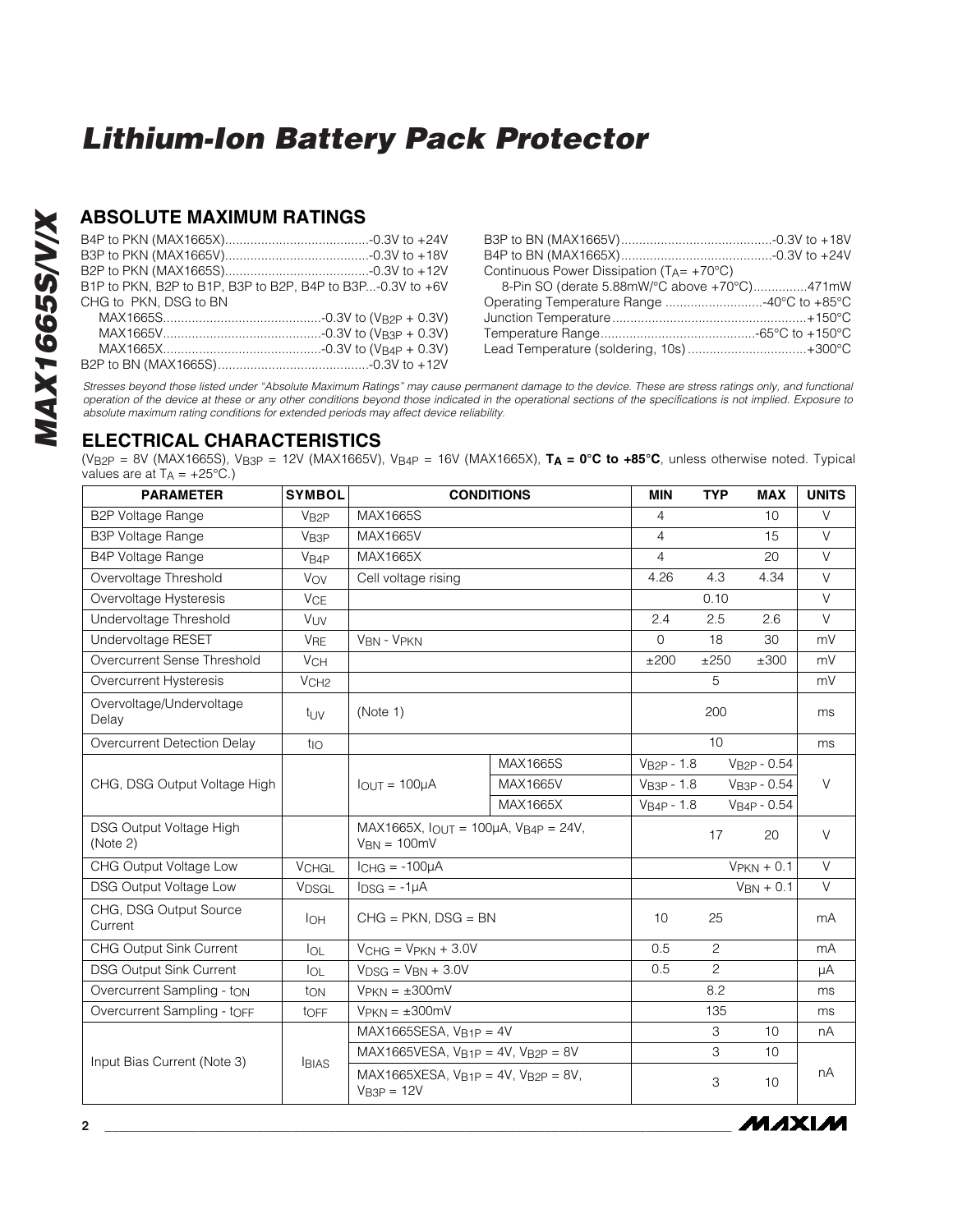### **ELECTRICAL CHARACTERISTICS (continued)**

(VB2P = 8V (MAX1665S), VB3P = 12V (MAX1665V), VB4P = 16V (MAX1665X), **TA = 0°C to +85°C**, unless otherwise noted. Typical values are at  $T_A = +25^{\circ}C$ .)

| <b>PARAMETER</b>            | <b>SYMBOL</b> | <b>CONDITIONS</b> | MIN | TYP  | MAX | <b>UNITS</b> |
|-----------------------------|---------------|-------------------|-----|------|-----|--------------|
| Input Bias Current Matching | $\Delta$ BIAS | (Notes 3, 4)      |     | ±500 |     | рA           |
| Supply Current              | Icc           |                   |     | 16   | 25  | μA           |
| Standby Mode Current        | <b>ILP</b>    | (Note 5)          |     | 0.7  |     | uA           |
| Undervoltage Lockout        | Vuvlo         | $DSG = CHG = low$ |     | 4.0  | 4.7 |              |

#### **ELECTRICAL CHARACTERISTICS**

(VB2P = 8V (MAX1665S), VB3P = 12V (MAX1665V), VB4P = 16V (MAX1665X), **TA = -40°C to +85°C**, unless otherwise noted.) (Note 6)

| <b>PARAMETER</b>                    | <b>SYMBOL</b>         |                                                                        | <b>CONDITIONS</b> | <b>MIN</b>     | <b>TYP</b><br><b>MAX</b> | <b>UNITS</b> |  |
|-------------------------------------|-----------------------|------------------------------------------------------------------------|-------------------|----------------|--------------------------|--------------|--|
| <b>B2P Voltage Range</b>            | V <sub>B2P</sub>      | MAX1665S                                                               |                   | 4              | 10                       | $\vee$       |  |
| <b>B3P Voltage Range</b>            | V <sub>B3P</sub>      | MAX1665V                                                               |                   | 4              | 15                       | $\vee$       |  |
| <b>B4P Voltage Range</b>            | V <sub>B4P</sub>      | MAX1665X                                                               |                   | $\overline{4}$ | 20                       | $\vee$       |  |
| Overvoltage Threshold               | VOV                   | Cell voltage rising                                                    |                   | 4.20           | 4.24                     | V            |  |
| Undervoltage Threshold              | <b>VUV</b>            |                                                                        |                   | 2.4            | 2.6                      | $\vee$       |  |
| Undervoltage RESET                  | <b>V<sub>RE</sub></b> | <b>VBN- VPKN</b>                                                       |                   | $\Omega$       | 30                       | mV           |  |
| Overcurrent Sense Threshold         | <b>V<sub>CH</sub></b> |                                                                        |                   | ±180           | ±320                     | mV           |  |
|                                     |                       |                                                                        | MAX1665S          | $VB2P - 2$     | $VB2P - 0.5$             |              |  |
| CHG, DSG Output Voltage High        |                       | $IQUT = 100\muA$                                                       | MAX1665V          | $VB3P - 2$     | $VB3P - 0.5$             | $\vee$       |  |
|                                     |                       |                                                                        | MAX1665X          | $VB4P - 2$     | $VB4P - 0.5$             |              |  |
| DSG Output Voltage High<br>(Note 2) |                       | MAX1665X, $I_{OUT} = 100\mu A$ , $V_{B4P} = 24V$ ,<br>$V_{BN} = 100mV$ |                   |                | 20                       | $\vee$       |  |
| CHG Output Voltage Low              | <b>VCHGL</b>          | $ICHG = -100\mu A$                                                     |                   |                | $V$ PKN + 0.1            | $\vee$       |  |
| <b>DSG Output Voltage Low</b>       | V <sub>DSGL</sub>     | $I_{DSG} = -1\mu A$                                                    |                   |                | $V_{BN} + 0.1$           | V            |  |
| CHG, DSG Output Source<br>Current   | <b>I</b> OH           | $CHG = PKN$ , $DSG = BN$                                               |                   | 10             |                          | mA           |  |
| CHG Output Sink Current             | $I_{OL}$              | $VCHG = VPKN + 0.3V$                                                   |                   | 0.2            |                          | mA           |  |
| <b>DSG Output Sink Current</b>      | $I_{OL}$              | $V_{DSG} = V_{BN} + 0.3V$                                              |                   | 0.2            |                          | μA           |  |
|                                     |                       | $MAX1665SESA, V_{B1P} = 4V$                                            |                   |                | 10                       |              |  |
| Input Bias Current (Note 3)         |                       | $MAX1665VESA, V_{B1P} = 4V, V_{B2P} = 8V$                              |                   |                | 10                       | nA           |  |
|                                     | <b>BIAS</b>           | $MAX1665XESA, V_{B1P} = 4V, V_{B2P} = 8V,$<br>$VB3P = 12V$             |                   |                | 10                       |              |  |
| <b>Supply Current</b>               | <b>I</b> CC           |                                                                        |                   |                | 30                       | μA           |  |
| Standby Mode Current                | <b>ILP</b>            | (Note 5)                                                               |                   |                | 2                        | μA           |  |
| Undervoltage Lockout                | VUVLO                 | $DSG = CHG = low$                                                      |                   |                | 4.7                      | V            |  |

**Note 1:** Applies to the differential voltage measured on any cell.

**Note 2:** DSG is internally clamped to a maximum of 20V to protect the external MOSFET (V<sub>GS</sub>).

**Note 3:** Guaranteed by design.

**Note 4:** The input bias matching between cells is measured with a 4V voltage between cells.

**Note 5:** At least one cell is <V<sub>UV</sub>.

**Note 6:** Specifications to -40°C are guaranteed by design, not production tested.

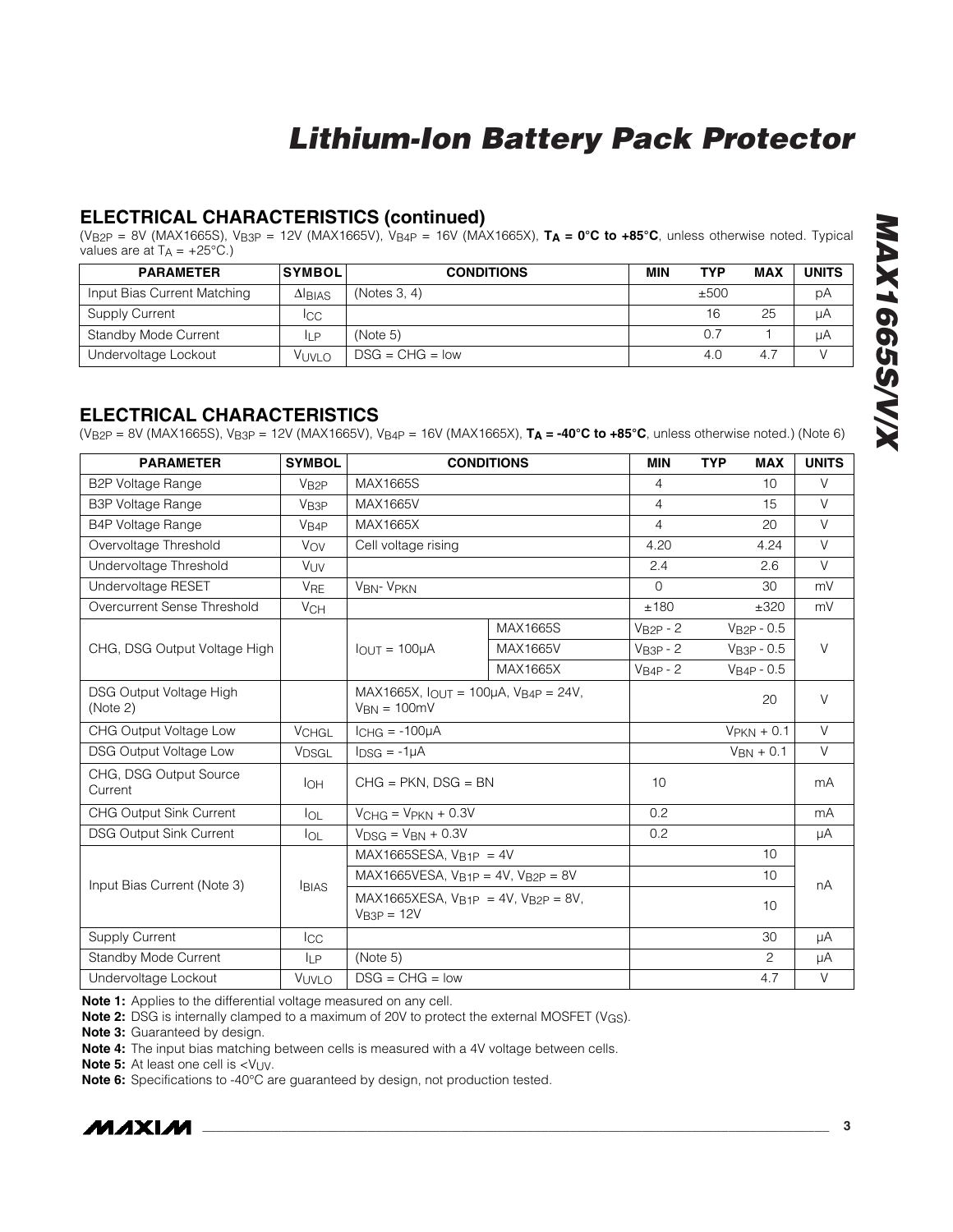

MAXIM

*MAX1665S/V/X*

**MAX1665S/V/X**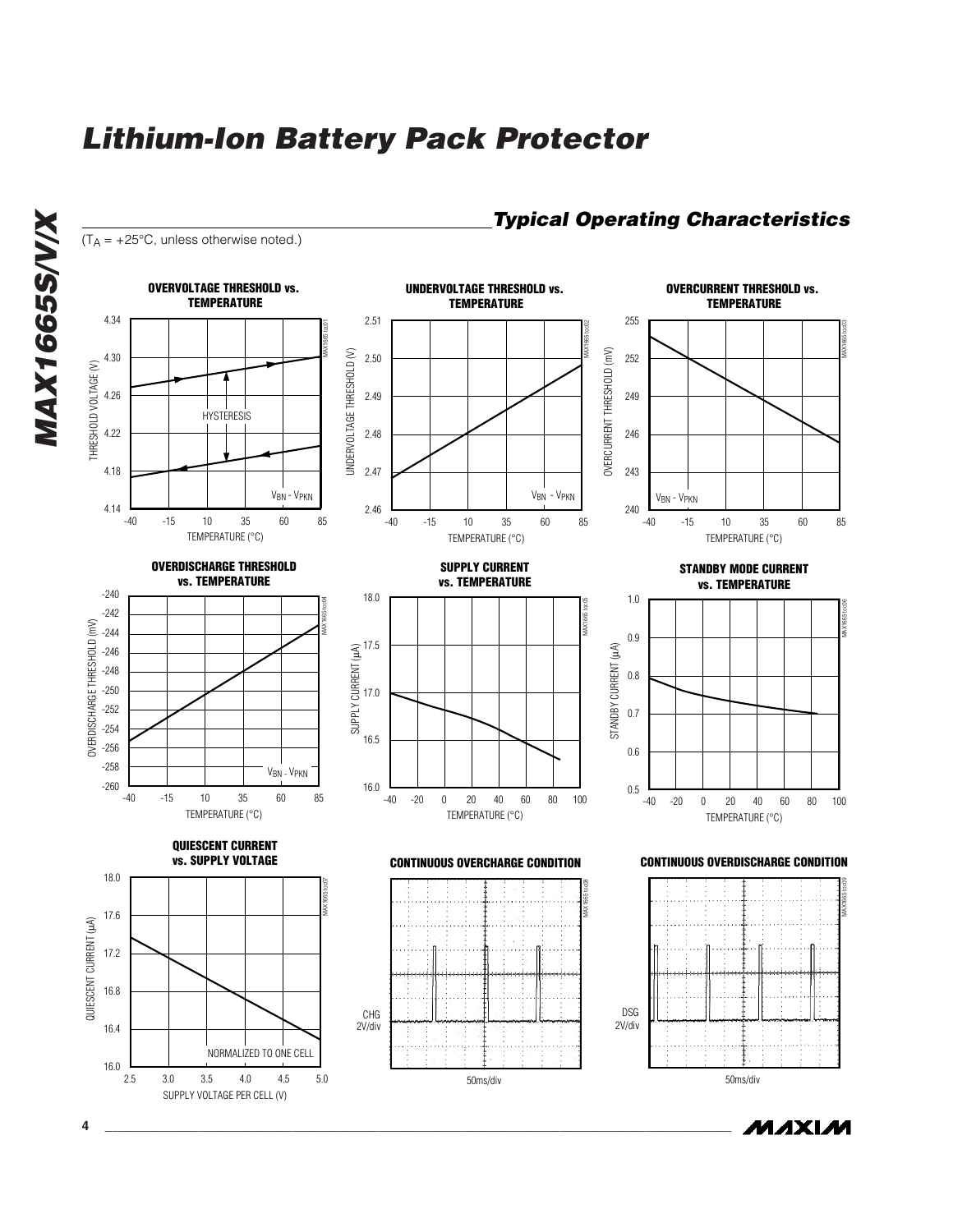### *Pin Description*

| <b>PIN</b>      |                 |                 |                  | <b>FUNCTION</b>                                                                                             |
|-----------------|-----------------|-----------------|------------------|-------------------------------------------------------------------------------------------------------------|
| <b>MAX1665S</b> | <b>MAX1665V</b> | <b>MAX1665X</b> | <b>NAME</b>      |                                                                                                             |
| 1, 8            |                 |                 | 1.C.             | Internally Connected. Make no connection to this pin.                                                       |
|                 |                 |                 | B <sub>4</sub> P | Cell 4 Positive Input. Connect to the positive terminal of the fourth<br>series Li+ cell.                   |
| $\overline{c}$  | 2               | $\overline{c}$  | <b>DSG</b>       | Discharge Control Output. Drives the gate of an external N-channel<br>MOSFET to control the discharge path. |
| 3               | 3               | 3               | <b>CHG</b>       | Charge Control Output. Drives the gate of an external N-channel<br>MOSFET to control the charge path.       |
| 4               | 4               | 4               | <b>PKN</b>       | Pack Negative Input                                                                                         |
| 5               | 5               | 5               | <b>BN</b>        | Connect to the negative terminal of the first series Li+ cell.                                              |
| 6               | 6               | 6               | B <sub>1</sub> P | Cell 1 Positive Input. Connect to the positive terminal of the first<br>series Li+ cell.                    |
| 7               |                 | 7               | B <sub>2</sub> P | Cell 2 Positive Input. Connect to the positive terminal of the second<br>series Li+ cell.                   |
|                 | 8               | 8               | B <sub>3</sub> P | Cell 3 Positive Input. Connect to the positive terminal of the third<br>series Li+ cell.                    |

**Table 1. Functionality Truth Table for VBN < VPKN + 0.018V (Discharge Mode)**

| <b>CHARGE</b><br><b>OVERCURRENT</b> | <b>DISCHARGE</b><br><b>OVERCURRENT</b> | <b>OVERVOLTAGE</b> | <b>UNDERVOLTAGE</b> | <b>CHG</b> | <b>DSG</b> | <b>GATE</b><br><b>CLOCKED</b> | <b>MAX</b><br><b>SUPPLY</b><br><b>CURRENT*</b><br>$(\mu A)$ |
|-------------------------------------|----------------------------------------|--------------------|---------------------|------------|------------|-------------------------------|-------------------------------------------------------------|
|                                     | 0                                      |                    | 0                   | High       | High       | <b>No</b>                     | 25                                                          |
|                                     | 0                                      |                    |                     | Low        | Low        | <b>No</b>                     |                                                             |
| $\Omega$                            | $\Omega$                               |                    | 0                   | Low        | High       | <b>No</b>                     | 25                                                          |
|                                     | 0                                      |                    |                     | Low        | Low        | <b>No</b>                     |                                                             |
|                                     |                                        | Ω                  | Ω                   | Gated      | Gated      | Yes                           | 25                                                          |
| $\Omega$                            |                                        |                    |                     | Low        | Low        | <b>No</b>                     |                                                             |
|                                     |                                        |                    | 0                   | Low        | Gated      | Yes                           | 25                                                          |
|                                     |                                        |                    |                     | Low        | Low        | <b>No</b>                     |                                                             |

\**Assuming no load on CHG or DSG.*

MAX1665S/V/X *MAX1665S/V/X*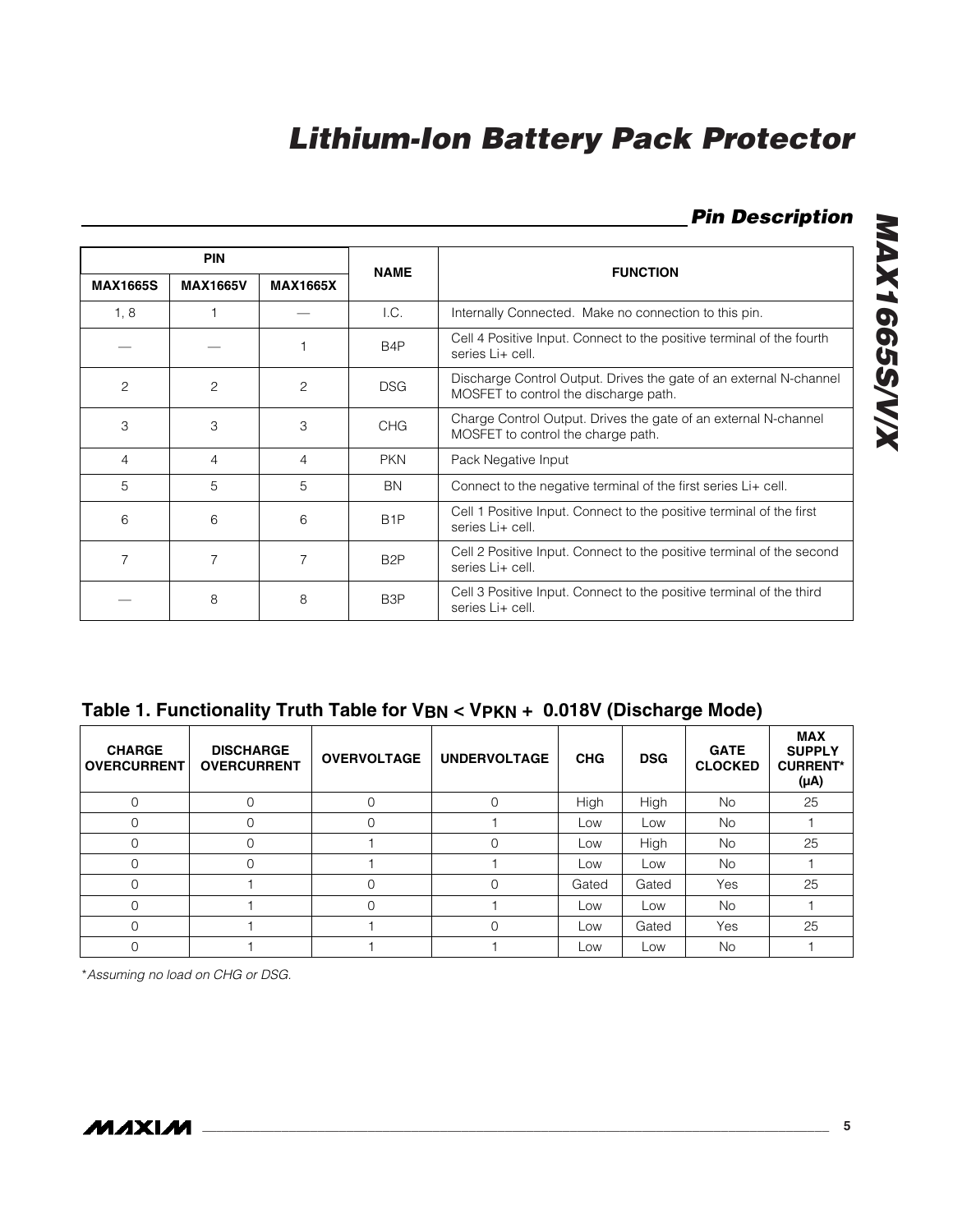| <b>CHARGE</b><br><b>OVERCURRENT</b> | <b>DISCHARGE</b><br><b>OVERCURRENT</b> | <b>OVERVOLTAGE</b> | <b>UNDERVOLTAGE</b> | <b>CHG</b> | <b>DSG</b> | <b>GATE</b><br><b>CLOCKED</b> | <b>MAX</b><br><b>SUPPLY</b><br><b>CURRENT*</b><br>$(\mu A)$ |
|-------------------------------------|----------------------------------------|--------------------|---------------------|------------|------------|-------------------------------|-------------------------------------------------------------|
| $\Omega$                            |                                        | 0                  | $\mathbf 0$         | High       | High       | <b>No</b>                     | 25                                                          |
| $\Omega$                            | $\Omega$                               | $\Omega$           |                     | High       | High       | <b>No</b>                     | 25                                                          |
| $\Omega$                            |                                        |                    | 0                   | Low        | High       | <b>No</b>                     | 25                                                          |
| $\Omega$                            |                                        |                    |                     | Low        | High       | <b>No</b>                     | 25                                                          |
|                                     |                                        | 0                  | 0                   | Gated      | Gated      | Yes                           | 25                                                          |
|                                     | $\Omega$                               | $\Omega$           |                     | Gated      | Gated      | Yes                           | 25                                                          |
|                                     |                                        |                    | $\Omega$            | Low        | High       | <b>No</b>                     | 25                                                          |
|                                     |                                        |                    |                     | Low        | High       | No                            | 25                                                          |

#### **Table 2. Functionality Truth Table for VBN > VPKN + 0.018V (Charge Mode)**

\**Assuming no load on CHG or DSG.*

*MAX1665S/V/X*

**MAX1665S/V/X** 



*Figure 1. State Diagram*

#### *\_\_\_\_\_\_\_\_\_\_\_\_\_\_\_Detailed Description*

The MAX1665S, MAX1665V, and MAX1665X supervise the charging and discharging processes on Li+ cells. Designed for 2, 3, and 4-cell applications, these devices monitor the voltage across each cell to provide protection against overcurrent, overvoltage, and undervoltage.

Figure 1 shows the MAX1665 state diagram. Two control pins, CHG and DSG, drive the gates of two seriesconnected external N-channel MOSFETs, enabling/ disabling the charging/discharging process as necessary (see *Typical Operating Circuit*). The voltages at B1P, B2P, B3P, and B4P are measured differentially

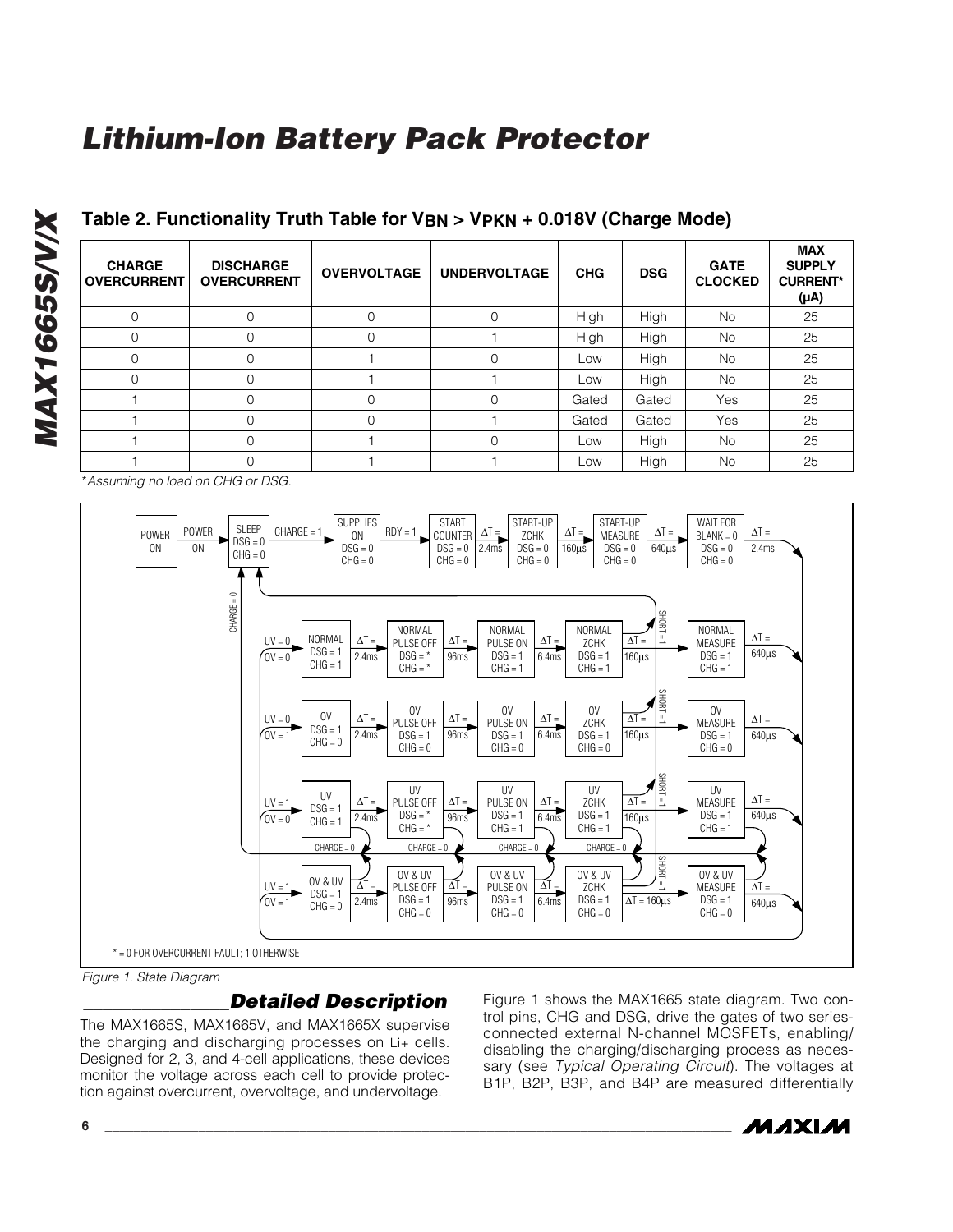across each cell to determine if the voltage levels are within operating range.

As depicted in the typical operating circuit, when CHG and DSG are high, the MOSFETs are on, allowing the cells to charge or discharge. However, when the charge or discharge current becomes excessive, the device turns off the FETs, enters a standby mode, and periodically samples the current to determine if the fault condition is removed. The MAX1665 does not sample the current directly, but rather measures the differential voltage across BN and PKN produced by the charge or discharge current flowing through the drain-to-source resistance of the MOSFETs. A preset voltage threshold is used to prevent excess current flow (see *Electrical Characteristics*).

In operating mode, all of the MAX1665 versions consume less than 25µA of quiescent current, allowing long-term battery storage without significantly affecting battery life. In standby mode, these devices consume less than 1µA of quiescent current.

#### *Overvoltage Protection*

When any individual cell voltage rises above  $V_{\Omega V}$  (overvoltage limit), the charge MOSFET control pin (CHG) is driven to PKN, thereby disconnecting the charger from the cells. The MAX1665 measures each cell of the pack differentially to prevent overcharging on a cell-by-cell basis. The charging process resumes when the highest cell voltage drops below VOV - 100mV (see *Typical Operating Circuit*).

*Undervoltage/Overdischarge Protection* Discharge can occur whenever the voltage of each cell is above the undervoltage threshold voltage  $(V_{UV}, V_{IV})$ cally 2.50V). If the voltage on any of the cells falls below VUV, CHG latches to PKN and DSG latches to BN. Quiescent current falls to under 1µA as the device enters the standby mode. The latch resets when BN exceeds PKN by 18mV.

During charge mode, when BN is greater than PKN, the latch is held in reset, which disables the undervoltage comparator feature and allows charging on the cells. During the initialization process, as cells are connected to the MAX1665, the device considers this a low-voltage condition and disables CHG and DSG until a charging source is applied to create at least an 18mV differential between BN and PKN.

During long-term storage, the battery will self-discharge until it reaches the undervoltage threshold. When this happens, the MAX1665 enters standby mode. Normal operating mode resumes when a charger is connected, causing BN to rise 18mV above PKN.



*MAX1665S/V/X*

**MAX1665S/V/X** 

When the MAX1665 detects overcurrent in the system, it disables the charge or discharge process by connecting CHG to PKN and DSG to BN, turning off the external MOSFETs (see *Typical Operating Circuit*). In charge mode, the MAX1665 detects overcharge when the voltage from BN to PKN exceeds +250mV. In discharge mode, overdischarge occurs when the differential voltage is less than -250mV. During any overcurrent condition, CHG and DSG are gated at 12Hz until the overcurrent is removed.

If both an overvoltage and overcharge condition exist, the overvoltage condition takes priority. Likewise, if undervoltage and overdischarge conditions exist, the overdischarge condition takes priority. For more details, see Tables 1 and 2.

#### *Cell Current Balancing*

When the battery cells are matched, the MAX1665 draws zero current from the intermediate nodes. The MAX1665 draws current from the top terminal only. Figure 2 shows a simplified diagram of the voltage sampling scheme. The following equations show that, for balanced cells, the differential discharge currents are zero:

B4P:  $I_4 = 3I_{CB} + V_4 / R = 4V_4 / R = BAT4$  current B3P:  $I_3 = I_{3P} + I_4 = BAT3$  current

$$
I_{3P} + I_{CB} = V_3 / R \Rightarrow I_{3P} = V_3 / R - V_4 / R
$$

 $I_3 = I_4 + (V_3 - V_4)/R = (3V_4 + V_3)/R$ 

B2P: 
$$
I_2 = I_{2P} + I_3 =
$$
 BAT2 current  
\n $I_{2P} + I_{CB} = V_2 / R \Rightarrow I_{2P} = V_2 / R - V_4 / R$   
\n $I_2 = I_3 + V_2 / R - V_4 / R = I_4 + (V_3 - V_4) / R + (V_2 - V_4) / R = (2V_4 + V_3 + V_2) / R$ 

- B1P:  $I_1 = I_{1P} + I_2 = BAT1$  current  $I_{1P}$  +  $I_{CB}$  = V1 / R  $\Rightarrow$   $I_{1P}$  = V<sub>1</sub> / R - V<sub>4</sub> / R  $I_1 = I_2 + V_1 / R - V_4 / R = I_4 + (V_3 - V_4) / R +$  $(V_2 - V_4) / R + (V_1 - V_4) / R$  $= (V_4 + V_3 + V_2 + V_1) / R$
- when  $V_1 = V_2 = V_3 = V_4$ ,  $I_{1P} = I_{2P} = I_{3P} = 0$  and  $I_1 =$  $I_2 = I_3 = I_4 = 4V_4 / R$ .

Due to process variations, the MAX1665 does draw a minute current (70nA  $\sim$  150nA) from the intermediate node even when the cells are matched. This current difference exists in the sampling mode, which is 1/32 of the whole time period, making the average of this current 2nA to 5nA.

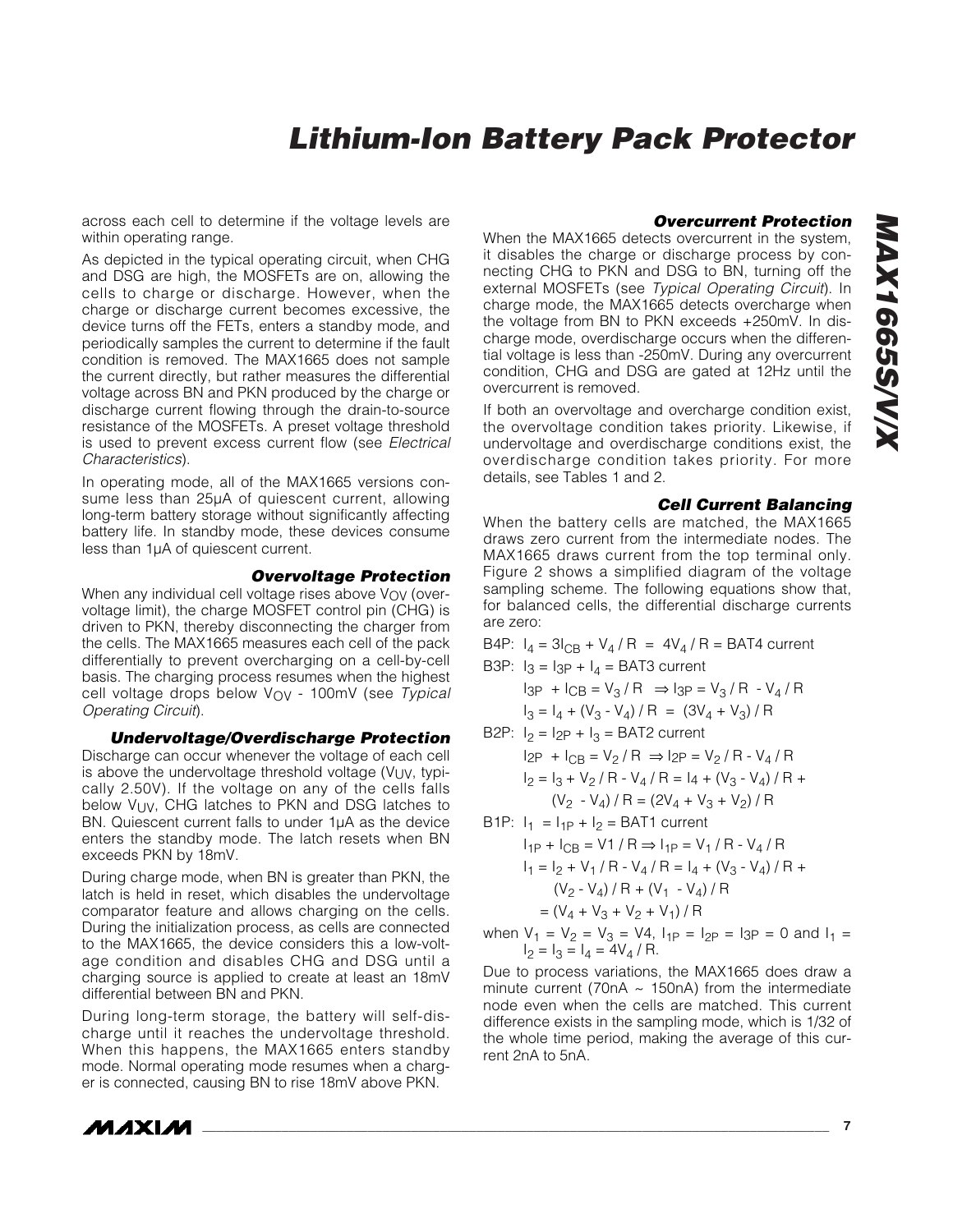



*Figure 2. Sampling Mode Equivalent Circuit*

#### *Applications Information*

#### *Choosing an External MOSFET*

The external N-channel MOSFETs act as gated switches to enable or disable the charging/discharging process. CHG and DSG control the gate of these external MOSFETs to prevent damage to the Li+ cells. For overcurrent conditions, the voltage at DSG equals the voltage at BN, thereby reducing all current flow, including the path through the body diode of the N-channel MOSFET. Note that the MAX1665X clamps the VGS voltage to a maximum of 20V.

The IRF7101 is a low-cost, dual N-channel MOSFET that is available in a small 8-pin SO package. Depending on the maximum charge and discharge rates, use different MOSFETs to optimize each application. Table 3 summarizes recommended MOSFETs.

#### *2, 3, and 4-Cell Applications*

Figures 3 through 5 depict circuits for 2, 3, and 4-cell applications. Note that the two series MOSFETs (IRF7101 dual N-channel MOSFETs) are oriented to prevent body diode current flow. The indicated polarity symbols show the connection for the external source required to charge the Li+ cells. This external charger source also supplies the gate drive to the MOSFETs through pack + voltage / pack.

#### **Table 3. Recommended MOSFETs**

| <b>DUAL N-CHANNEL</b><br><b>MOSFETs</b> | <b>TYPICAL</b><br>$\mathsf{RDS}(\mathsf{ON})$ ( $\Omega$ ) | MAX $V_{GS}$<br>(V) |
|-----------------------------------------|------------------------------------------------------------|---------------------|
| IRF9956                                 | 0.10                                                       | $+20$               |
| <b>FDS6990A</b>                         | 0.018                                                      | $+20$               |
| Si9936                                  | 0.050                                                      | $+20$               |



*Figure 3. Typical 2-Cell Operating Circuit*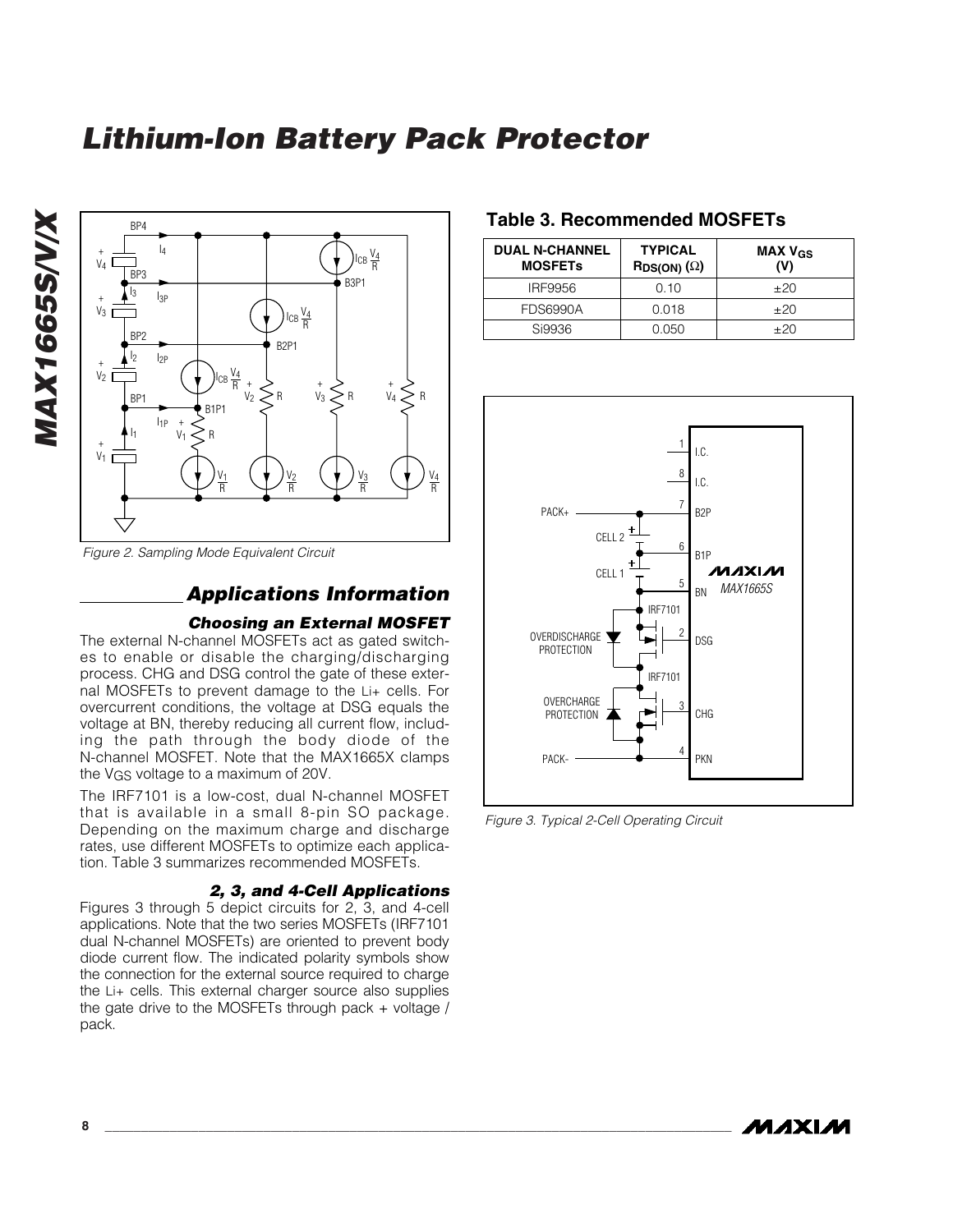

*Figure 4. Typical 3-Cell Operating Circuit*



*Figure 5. Typical 4-Cell Operating Circuit*

#### MAXIM

*MAX1665S/V/X*

**MAX1665S/V/X**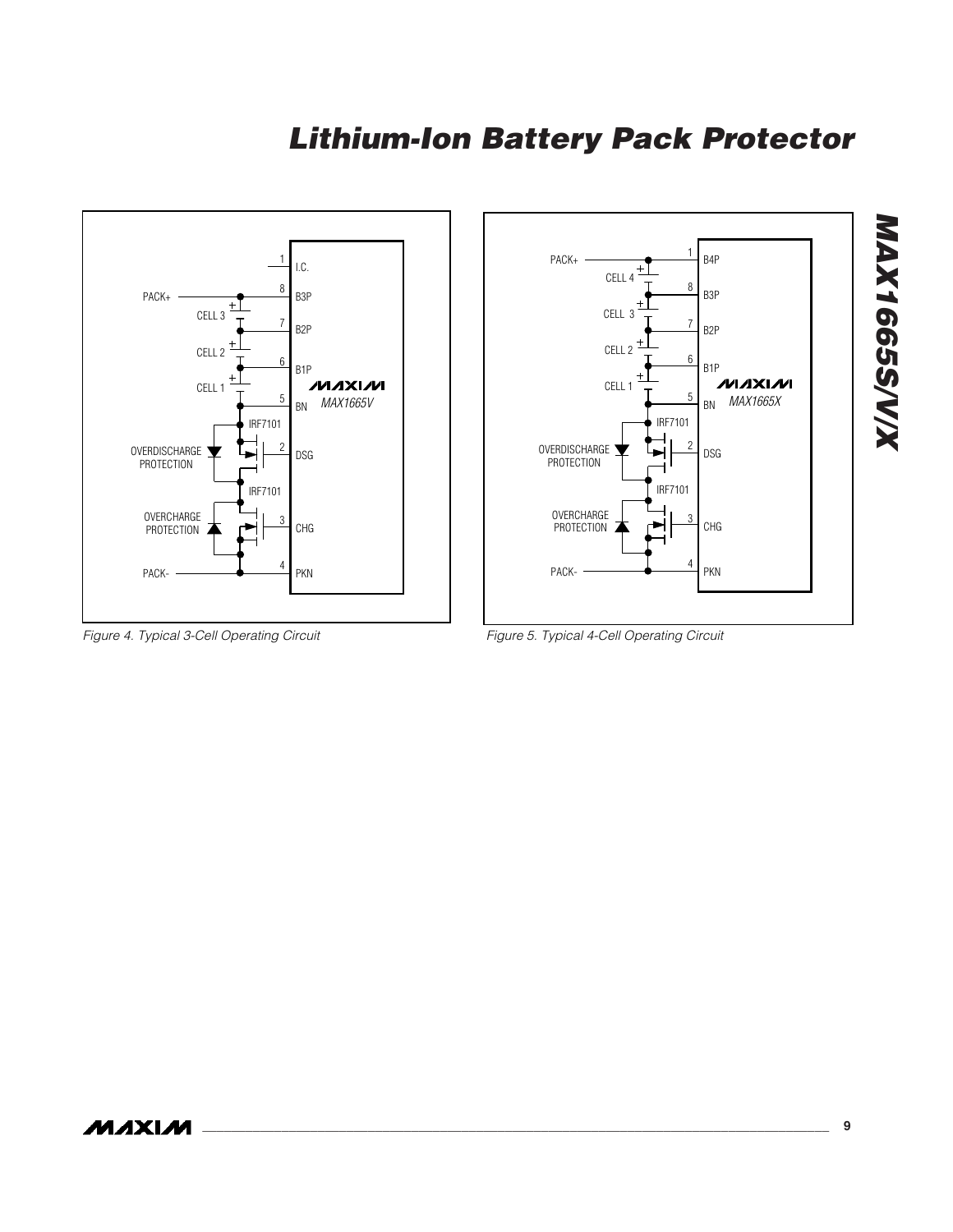**Lithium-Ion Battery Pack Protector** 



MAXIM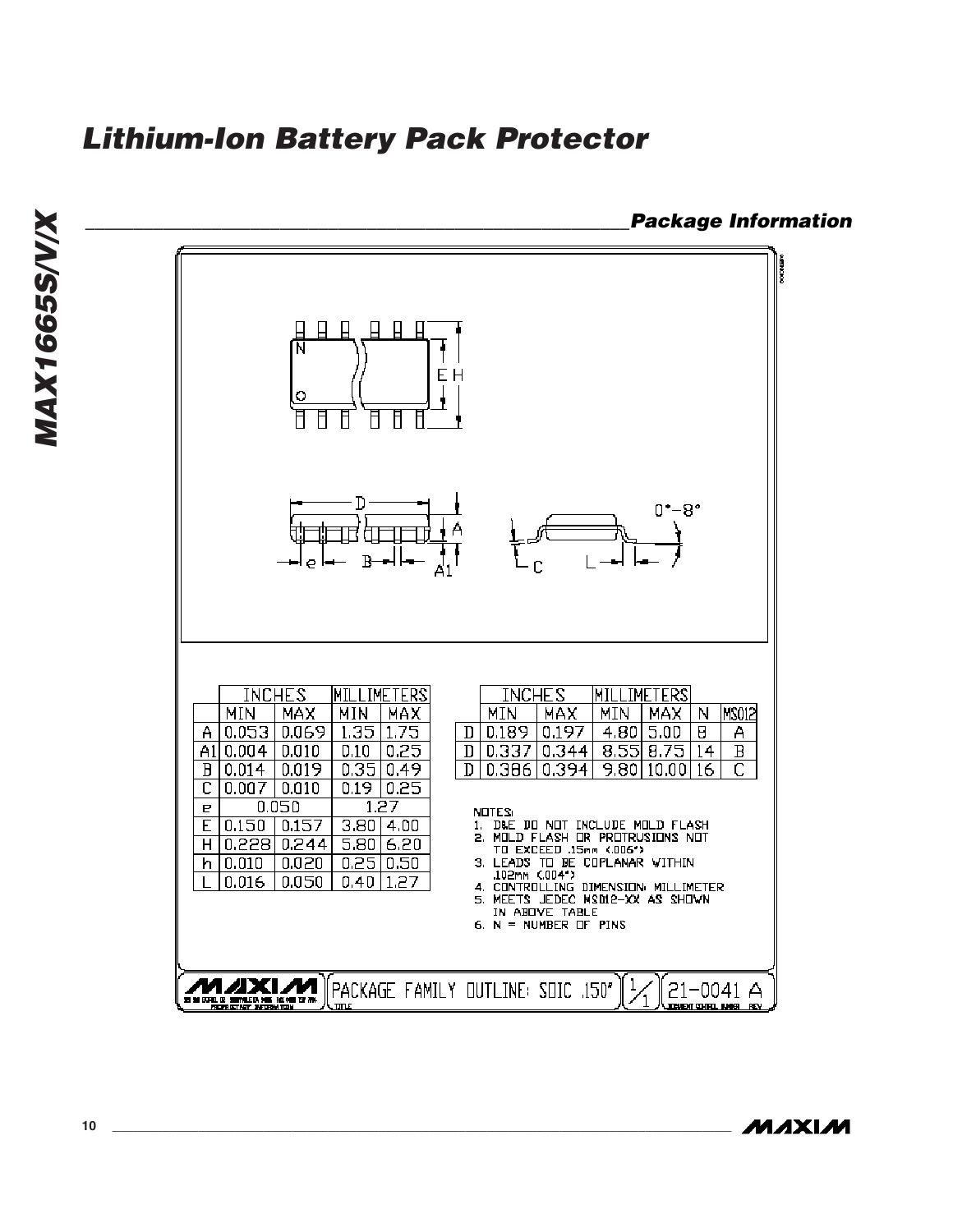**NOTES**

**MAXIM**